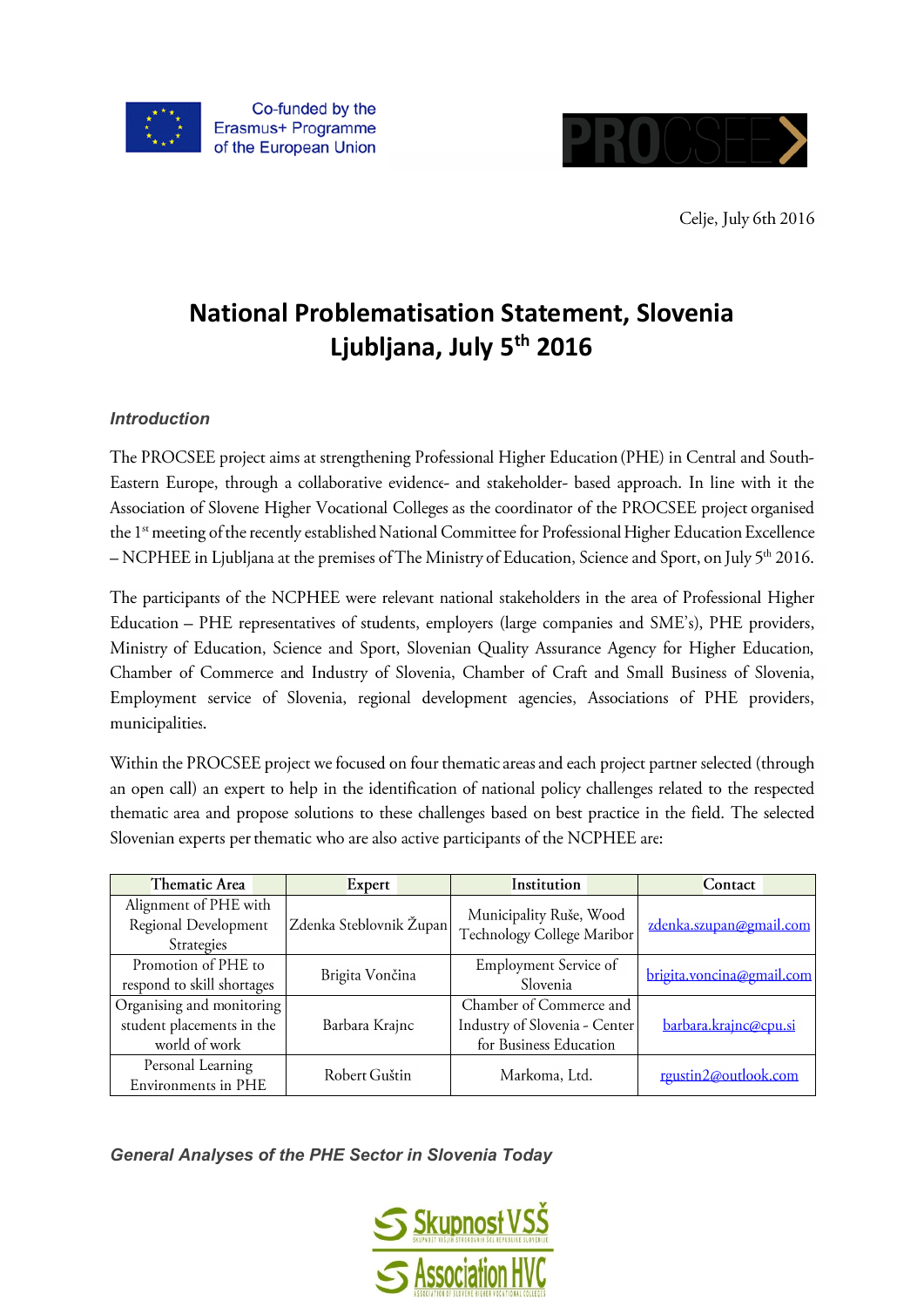



The NCPHEE participants identified the current situation of the PHE sector in Slovenia through a SWOT analysis as follows:

### Strengths

- The well-established link between PHE and the world of work that enables the involvement of stakeholders in identifying the necessary competences, taking responsibility for the outcomes
- PHE encourages the responsibility of learners for their own development (searching for employers, developing a suitable profile of competences, ensuring employability prospects)
- Short Cycle Higher Education SCHE is an advantage due to its, substantial in company practical training in combination with theoretical institutional education enabling the integration of educational situations, modular and open educational curriculum

#### Weaknesses

- Lack of strategy/policy at national level
- Divergent accreditation procedures (institutional, programme) that do not provide equal opportunities for various forms of PHE
- External accreditation affects the quality due to lack of autonomy and accountability of institutions
- $\cdot$  Despite the large number and diversity of programmes and disciplines the educational system is rigid and does not provide sufficient quality and relevant employment competences
- $\div$  Lack of transparency, inadequacy, shortcoming of professional competences of individuals for employment
- $\cdot$  Inadequate definition of job related competences in certain areas
- $\triangleleft$  Lack of jobs and in company practical training opportunities (in some areas to the extreme level)
- Insufficiently informative inadequate career guidance that should be present at all levels (learners and parent guiding) and all stages of life (LLL)
- Fertiary Professional Education does not have a coherent area (need for a study on the situation of PHE in Slovenia, no regulations for vertical permeability between some levels of PHE, lack of specific legislation and strategical directions for PHE, no systematic links, no open system for graduates' transition, colleges are predominantly within secondary school centres without an adequate autonomy

# Opportunities

- Existing links with the world of work to facilitate reskilling and upskilling of individuals (due to shorter duration of studies)
- $\triangle$  PHE providers should develop qualitative approaches to education and training

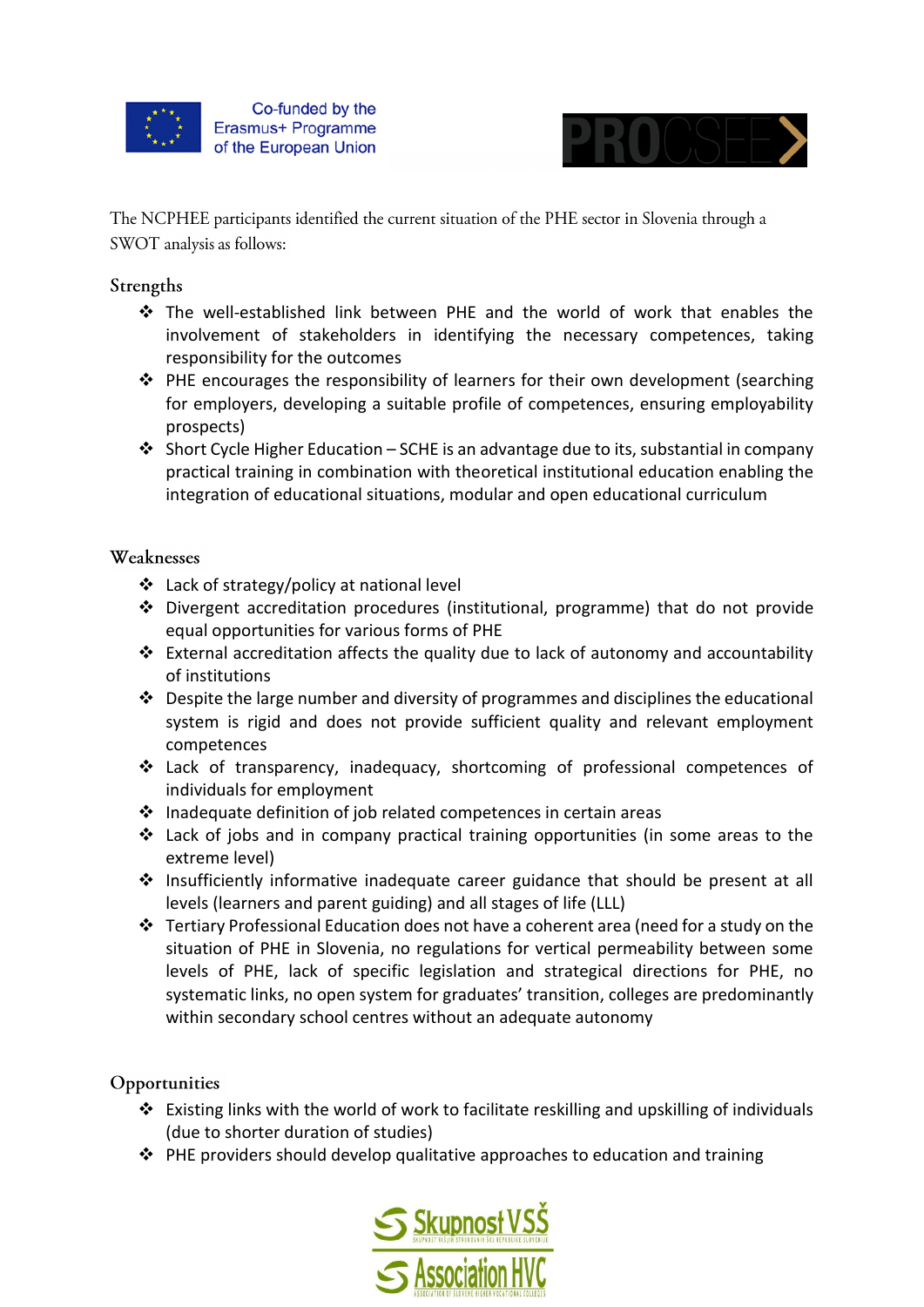



- PHE providers should develop programmes in strong cooperation with practical training and work of lecturers
- The world of work should take care to develop their mentors
- $\triangle$  PHE providers should develop marketing activities
- $\triangle$  PHE providers should introduce and develop more project work activities and methods
- $\triangleq$  E-learning is an opportunity to support practical education and training

#### Threats

- Management of the network of study programmes (optimizing resources with emphasis on quality)
- $\div$  Too many ventures in specialization and operational efficiency (neglecting generic competences)
- $\cdot$  Risk of fluctuation (replacements of generations staff) and to that connected availability of options for young people and the selection of appropriate staff
- $\cdot$  Inadequate or deficient articulation of needs and expectations of the world of work
- ❖ Risk of the system remaining too fragmented

#### *Identification of Goals for the Ideal Future Development of PHE (Ideal Scenario)*

The national strategy/policy on PHE exists and is accepted as socially relevant. It also takes into account regional/local specifics. Regional/Local development strategy is supported at the national level to ensure an adequate overview of the labour market and to facilitate responsiveness of educational programmes and institutions to the needs of the world of work.

Promotion of vocational and professional growth and educational opportunities is a crucial part of an educational pathway of individuals, managed and strategically directed by higher level. For greater efficiency the world of work, PHE providers of all levels and stakeholders in regional development are involved. Individuals have the opportunity and access to upskilling and prefunding their professional expertise.

PHE has been established as a social paradigm and is based on two pillars: professional and academic HE. The professional combining different standardized levels of PHE regulated by national accreditations and quality assurance system in order to allow an easy transition and diverse education pathways. There is a single PHE legislation. The professional vertical is thus a strengthened and streamlined education system on the basis of strategic guidelines.

PHE is also properly positioned. It offers innovative graduates and graduates whose skills reflect the needs of the labour market. Each area of expertise also develops generic competencies such as critical thinking,